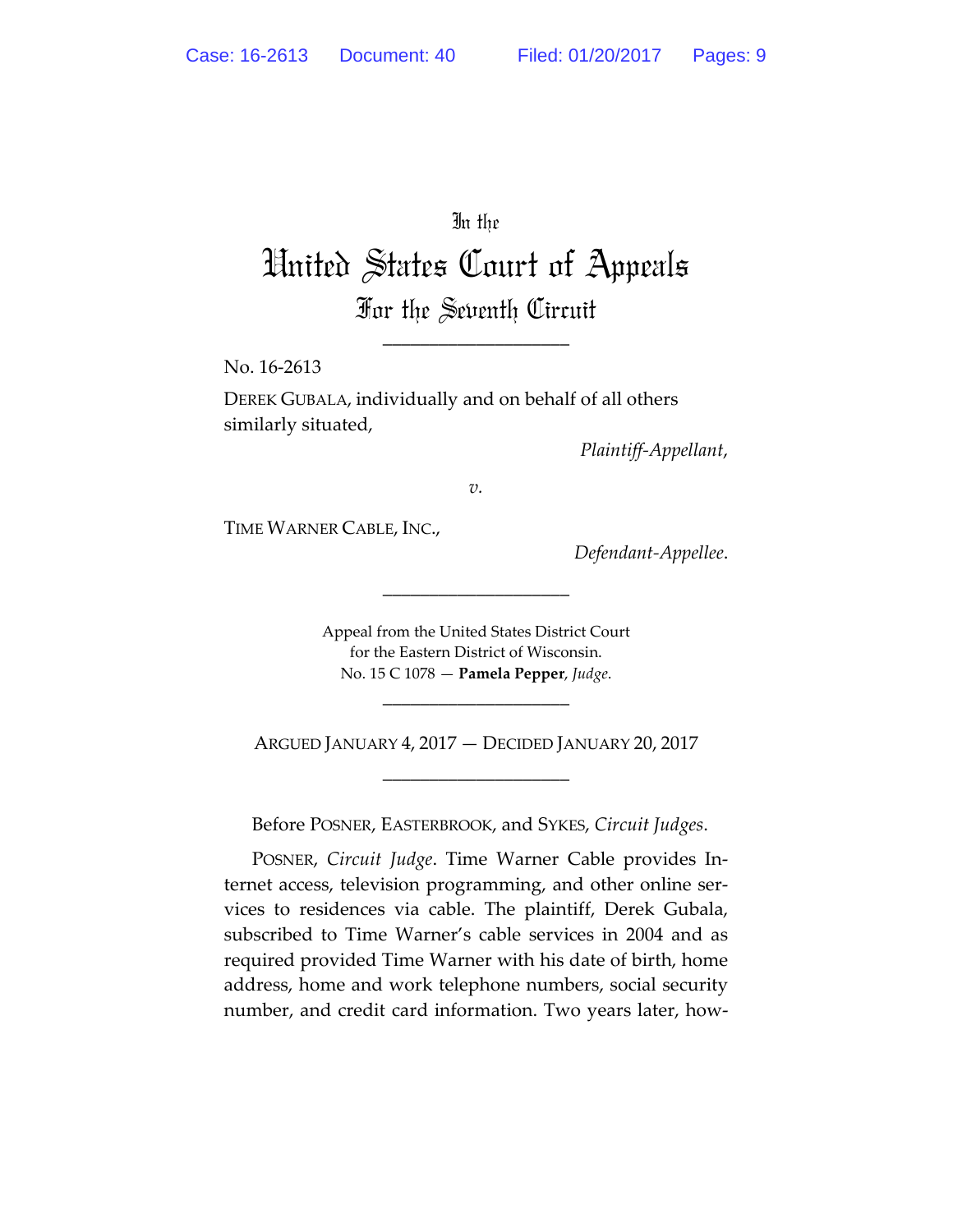ever, he cancelled his subscription and eight years after that (2014), upon inquiring of Time Warner, learned that all the information he'd given it when he'd subscribed to its residential services a decade earlier remained in the company's possession. And in apparent (though, as explained later in this opinion, not certain) violation of federal law, none of it had been destroyed.

Gubala filed this class-action suit against Time Warner Cable seeking injunctive relief (originally damages as well, but that claim has been abandoned) for alleged violations of 47 U.S.C. § 551(e), the subsection of the Cable Communications Policy Act which provides that a cable operator "shall destroy personally identifiable information if the information is no longer necessary for the purpose for which it was collected and there are no pending requests or orders for access to such information [either by a cable subscriber, seeking access to his own information] … or pursuant to a court order."

The district judge dismissed the suit on the ground that the plaintiff lacked standing to bring it. As an alternative ground for dismissal she ruled that even if the plaintiff had standing, he'd failed to state a claim upon which relief could be granted. He couldn't be given an injunction, the only remedy he sought, because he had an adequate remedy at law—namely damages, authorized by section 551(f) of the Cable Act—that he had failed to seek.

We can assume at least tentatively that Time Warner had violated the statute by failing to destroy the personally identifiable information of a person who had subscribed to its service a decade earlier and had canceled his subscription after two years. Gubala knew of the violation (for he had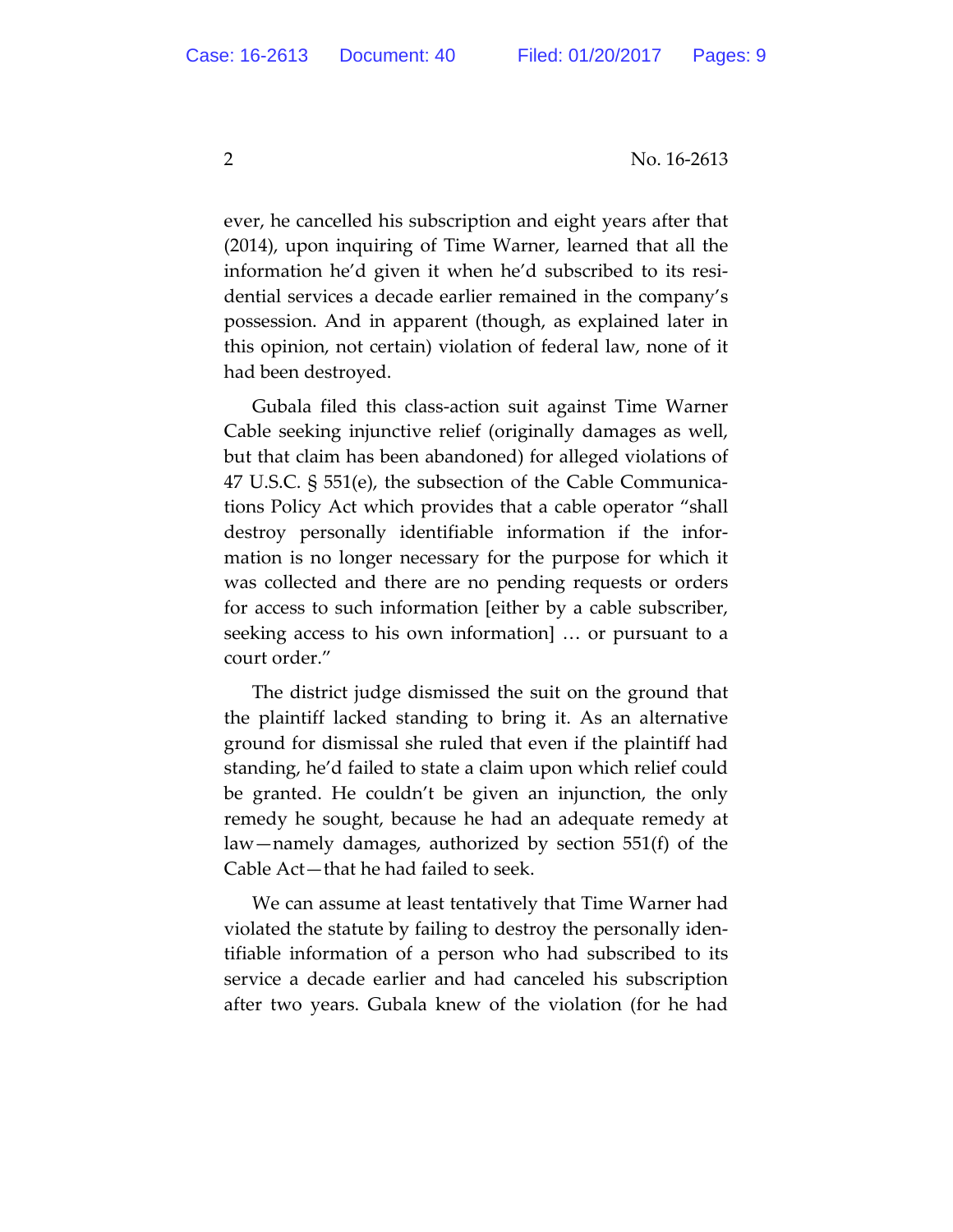asked Time Warner whether it had destroyed his personal information and it had replied that it had not), and he may have feared that despite its denial his personal information might have been stolen from Time Warner or sold or given away by it, and if so the recipient or recipients of the information might be using it, or planning to use it, in a way that would harm him. Although it's plausible that he feared this, he never told us that this is what he was worried about. His only allegation is that the retention of the information, on its own, has somehow violated a privacy right or entailed a financial loss.

There is unquestionably a *risk* of harm in such a case. But the plaintiff has not alleged that Time Warner has ever given away or leaked or lost any of his personal information or intends to give it away or is at risk of having the information stolen from it. It's true that section  $551(f)(1)$  of the Cable Communications Policy Act provides that "any person aggrieved by any act of a cable operator in violation of this section may bring a civil action in a United States district court," but Gubala has presented neither allegation nor evidence of having been "aggrieved" by Time Warner's violation of section 551(e)—no allegation or evidence that in the decade since he subscribed to Time Warner's residential services any of the personal information that he supplied to the company when he subscribed had leaked and caused financial or other injury to him or had even been at risk of being leaked.

All he's left with is a claim that the violation of section 551(e) has made him *feel* aggrieved. So a claim for damages would get him nowhere because the damages could not possibly be quantified and anyway are not even alleged, and as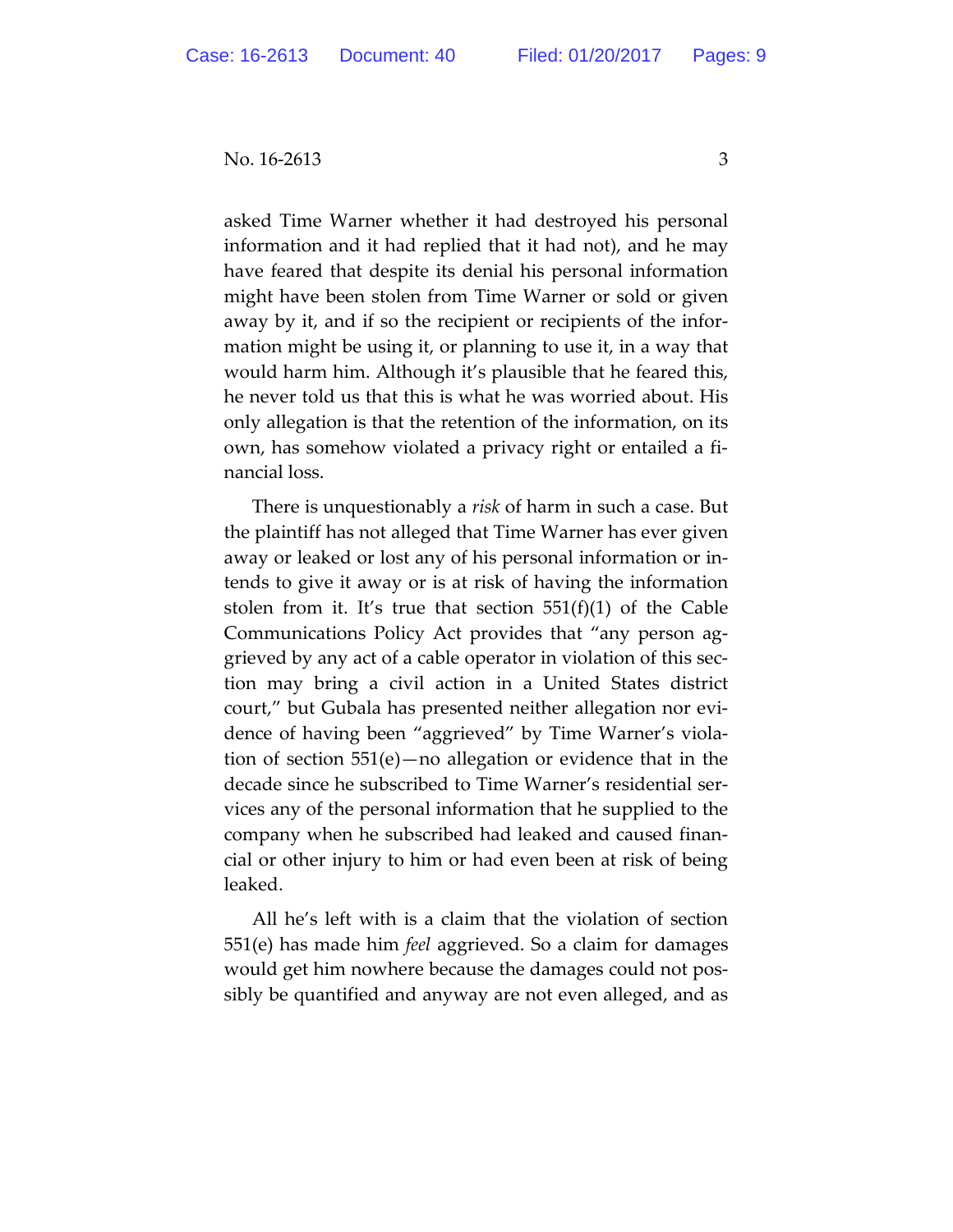for his chosen alternative of seeking injunctive relief in lieu of damages, having not alleged that he's in fact aggrieved by Time Warner's statutory violation he can no more establish irreparable harm (the condition for obtaining such relief) than harm reparable by an award of damages.

The district judge was right, in these circumstances, to rule that the plaintiff does not have standing to sue. Article III, section 2, clause 1 of the U.S. Constitution authorizes the federal judiciary only to decide cases or controversies (the two terms have been treated as synonyms) arising under federal law or within the diversity jurisdiction. The term "cases or controversies" appears to (and has long been held to) exclude advisory opinions, which are authorized under state law in some states, as where a governor asks the state supreme court to advise him on the constitutionality of a proposed statute, a situation in which there is not yet a case because there is not yet a statute. See generally Mel A. Topf, *A Doubtful and Perilous Experiment: Advisory Opinions, State Constitutions, and Judicial Supremacy* (2011).

Even if there is a case—a lawsuit—it is not justiciable under federal law unless the plaintiff has a "concrete" interest in prevailing in the case, for such an interest is the sine qua non of "standing to sue." Gubala's problem is that while he might well be able to prove a violation of section 551, he has not alleged any plausible (even if attenuated) risk of harm to himself from such a violation—any risk substantial enough to be deemed "concrete." See *Spokeo, Inc. v. Robins*, 136 S. Ct. 1540, 1549 (2016)—also *Braitberg v. Charter Communications, Inc.*, 836 F.3d 925 (8th Cir. 2016), a case very similar to this one, litigated on behalf of the plaintiff by the same lawyer who is representing Gubala in the present case. And the type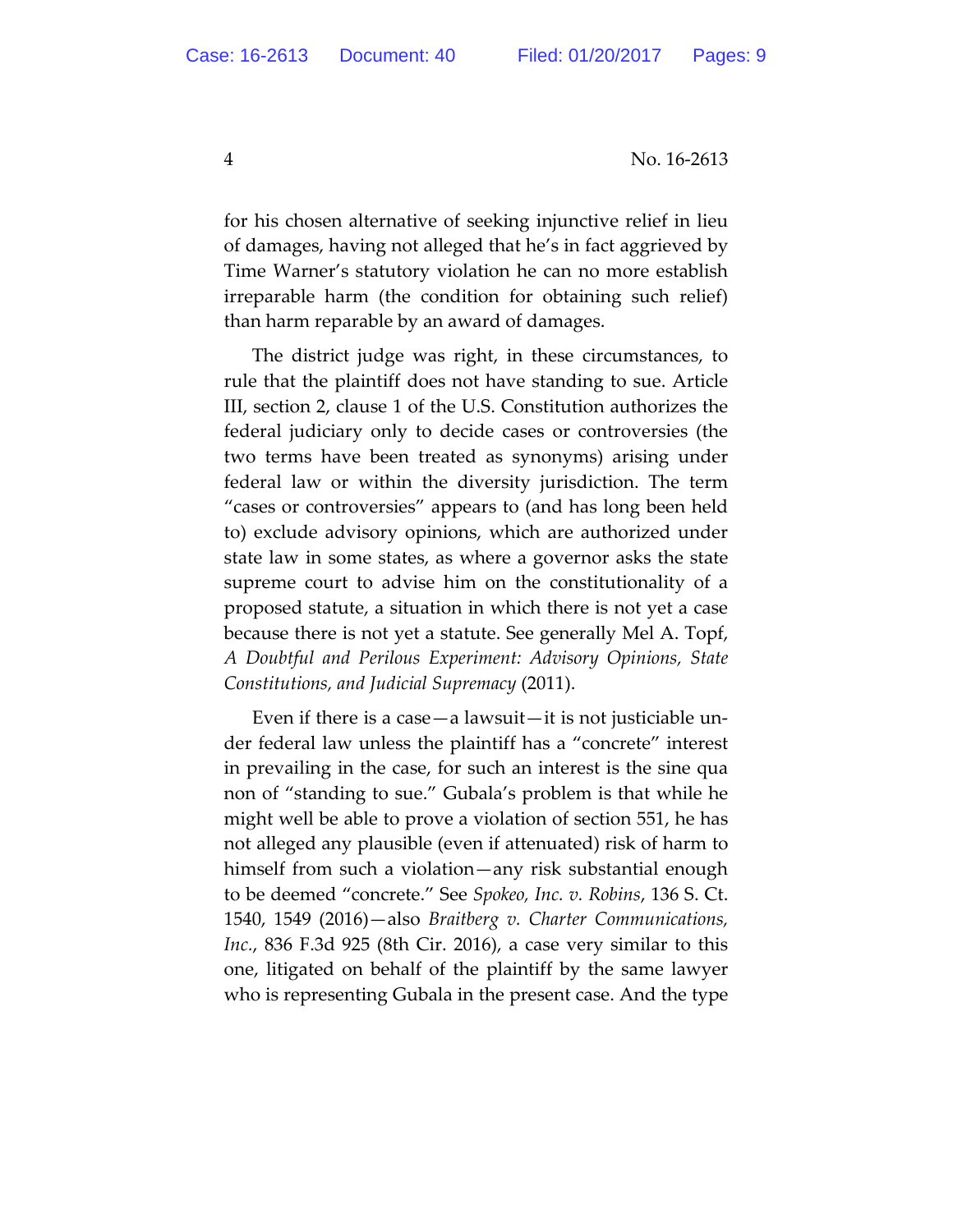of interest asserted in cases like *Braitberg* and the present case is not enough to establish standing, as otherwise the federal courts would be flooded with cases based not on proof of harm but on an implausible and at worst trivial risk of harm.

In *Lujan v. Defenders of Wildlife*, 504 U.S. 555, 566–67 (1992), the Supreme Court said that standing is not

an ingenious academic exercise in the conceivable, but as we have said requires, at the summary judgment stage, a factual showing of perceptible harm. It is clear that the person who observes or works with a particular animal threatened by a federal decision is facing perceptible harm, since the very subject of his interest will no longer exist. It is even plausible—though it goes to the outermost limit of plausibility—to think that a person who observes or works with animals of a particular species in the very area of the world where that species is threatened by a federal decision is facing such harm, since some animals that might have been the subject of his interest will no longer exist.

There's nothing like that in this case. We're not even told whether Time Warner has ever been found to have violated section 551, or that any other cable company has been, for that matter.

In short, given the requirement of standing, Gubala can no more sue than someone who, though he has never subscribed and means never to subscribe to a cable company, nevertheless is outraged by the thought that Time Warner and perhaps other cable companies are violating a federal statute with apparent impunity.

One is put in mind of John Stuart Mill's famous distinction in *On Liberty* (1859) between what he called "self-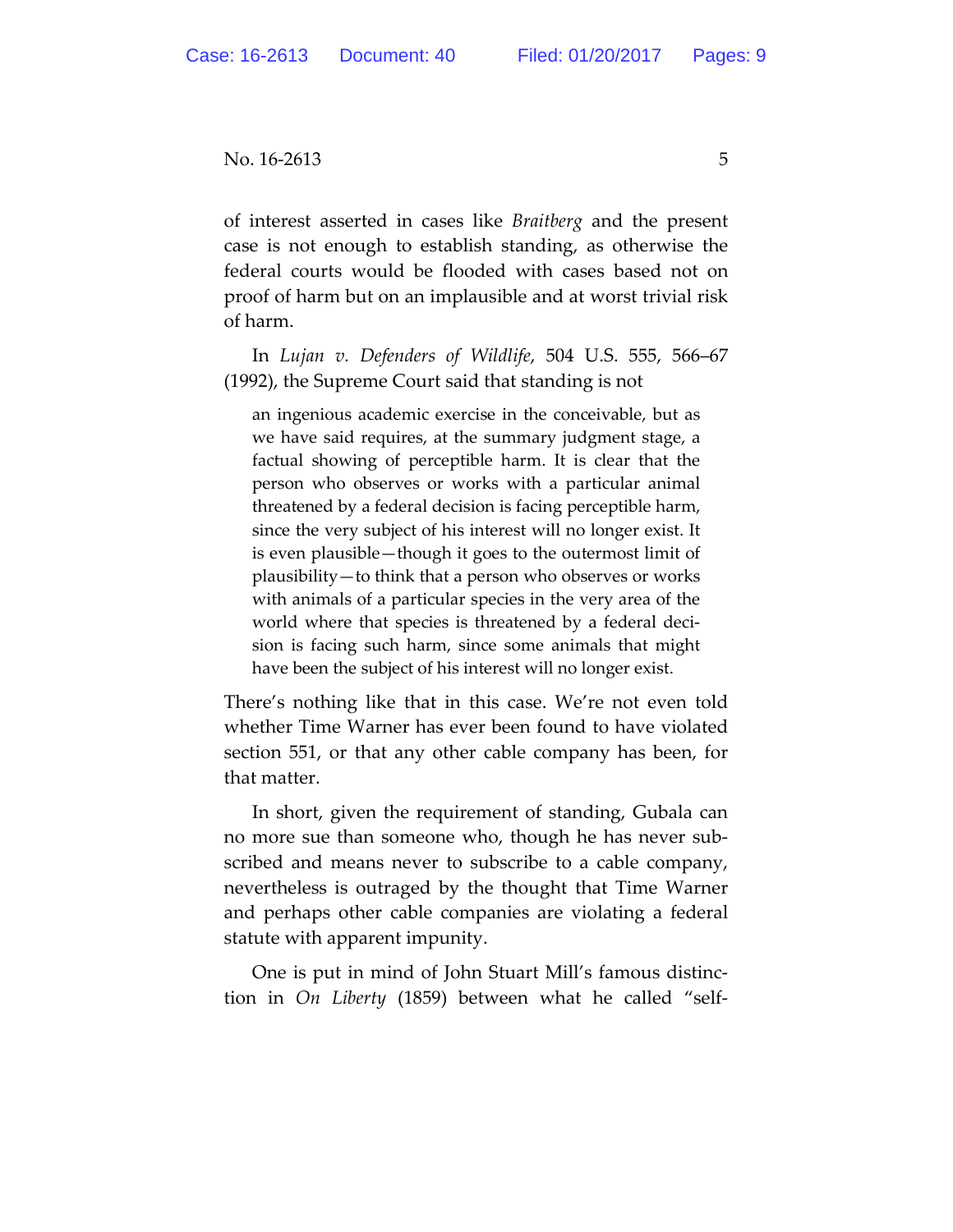regarding acts" and "other-regarding acts." The former involve doing things to yourself that don't harm other people, though they may be self-destructive. The latter involve doing things that do harm other people. Mill thought government had no business with the former (and hence—his example—the English had no business concerning themselves with polygamy in Utah, though they hated it). For all we can know Time Warner may be losing money by cluttering up its files with old subscription information and opening it to accusations of violating the Cable Communications Policy Act. That's its business. What Gubala has failed to show is even a remote probability that Time Warner's rather puzzling conduct is harmful to him.

The standing rule reduces the workload of the federal judiciary, as does the principle of finality that shortstops much litigation, but does so more innocently because the "victims" of the rule are persons or organizations who suffer no significant deprivation if denied the right to sue, as persons barred by the finality rule frequently are. Nor does the standing rule leave the government without means to enforce its rules, in the present example the requirement that the cable company destroy its former subscribers' personal information. Although we're not aware of a law that authorizes the government to enforce section 551(e) of the Cable Communications Policy Act, or to provide bounties to private enforcers to enforce it, such a law could be enacted by Congress, and presumably would have been had the limited private enforcement that the doctrine of standing permits proved unable to achieve reasonable compliance with the Act.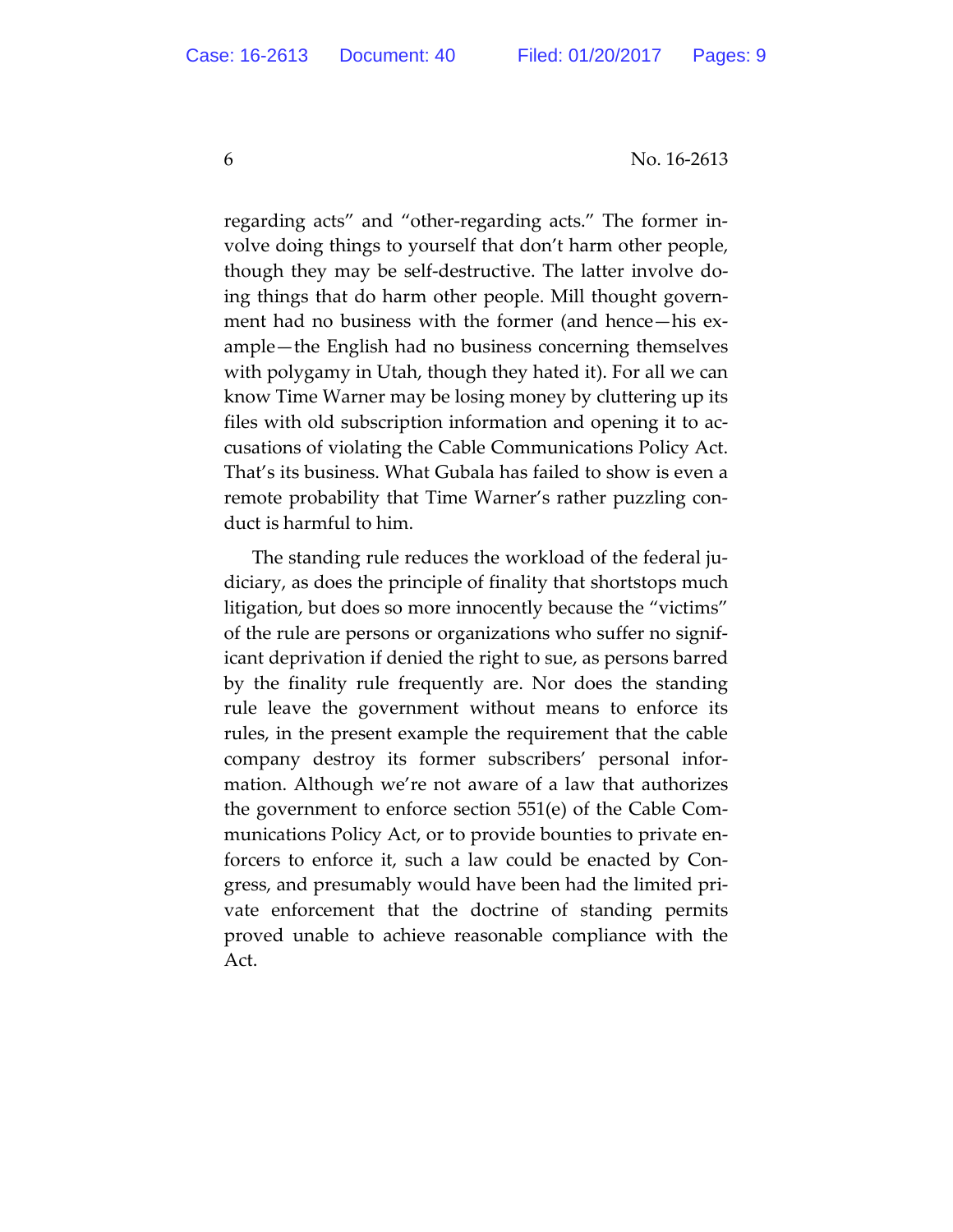Gubala argues in his briefs that the Supreme Court's recent admonishment in *Spokeo, Inc. v. Robins*, *supra*, 136 S. Ct. at 1549, that "Article III standing requires a concrete injury even in the context of a statutory violation," applies only to violations of statutory rights that can be categorized as "procedural" rather than "substantive." But a failure to comply with a statutory requirement to destroy information is substantive, yet need not (in this case, so far as appears, did not) cause a concrete injury. Anyway at oral argument Gubala's counsel conceded the irrelevance of his attempted distinction between substantive and procedural statutory violations, acknowledging that it was foreclosed by *Meyers v. Nicolet Restaurant of De Pere, LLC*, 843 F.3d 724 (7th Cir. 2016), decided after he filed his briefs.

We are mindful of Gubala's further contention, supported by two of the three amicus curiae briefs that have been filed with us in this case, that a violation of section 551(e) is a violation of a right of privacy. Violations of rights of privacy are actionable, but as the third amicus curiae brief points out, there is no indication of any violation of the plaintiff's privacy because there is no indication that Time Warner has released, or allowed anyone to disseminate, any of the plaintiff's personal information in the company's possession. Had Gubala reason to believe the company intends to release any of that information or cannot be trusted to retain it, he would have grounds for obtaining injunctive relief; but he doesn't even argue that there is a *risk* of such leakage.

His strangest argument is that "his personal information [secreted in Time Warner's files] has economic value; the economic value … was incorporated into the value of Plaintiff's transaction with Defendant; and Defendant's unlawful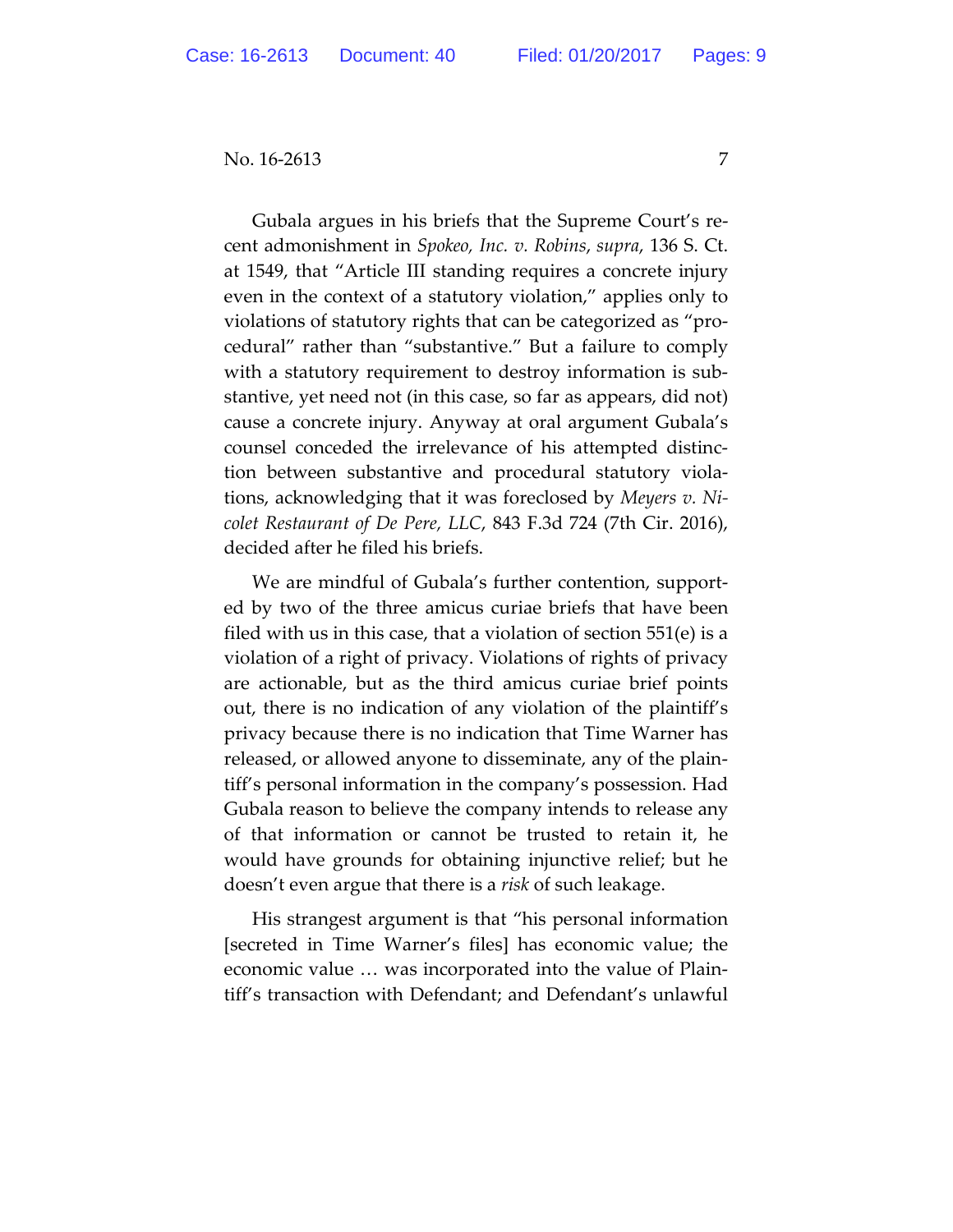retention of Plaintiff's personal information … deprived Plaintiff of the full value of his transaction with Defendant. These facts establish the deprivation of the economic value of Plaintiff's personal information." This is gibberish. Time Warner did not take the plaintiff's personal information away from him; he still has it (unless he tore up his birth certificate, credit card information, etc.); he hasn't been deprived of anything; and he isn't asking Time Warner to return his personal information in its files to him; he is asking it to comply with the statute by destroying the information, an act that if committed is unlikely to have the least effect on him. Maybe what he's trying to say is that he fears that Time Warner will give away the information and it will be used to harm him and so in retrospect he will think his two years of subscribing to Time Warner's residential cable services a mistake. But he hasn't said *any* of that.

And finally he neglects to mention that the duty of a cable provider to destroy a subscriber's personal information is qualified by the reference in section 551(e) (the destruction provision) to the preceding subsection of the Cable Act, 551(d), which authorizes disclosure of such information if "necessary to render, or conduct a legitimate business activity related to, a cable service or other service provided by the cable operator to the subscriber … [or if] made pursuant to a court order authorizing such disclosure, if the subscriber is notified of such order by the person to whom the order is directed." And "disclosure of the names and addresses of subscribers to any cable service or other service" is also permitted if the cable operator "has provided the subscriber the opportunity to prohibit or limit such disclosure, and the disclosure does not reveal, directly or indirectly, the extent of any viewing or other use by the subscriber of a cable ser-